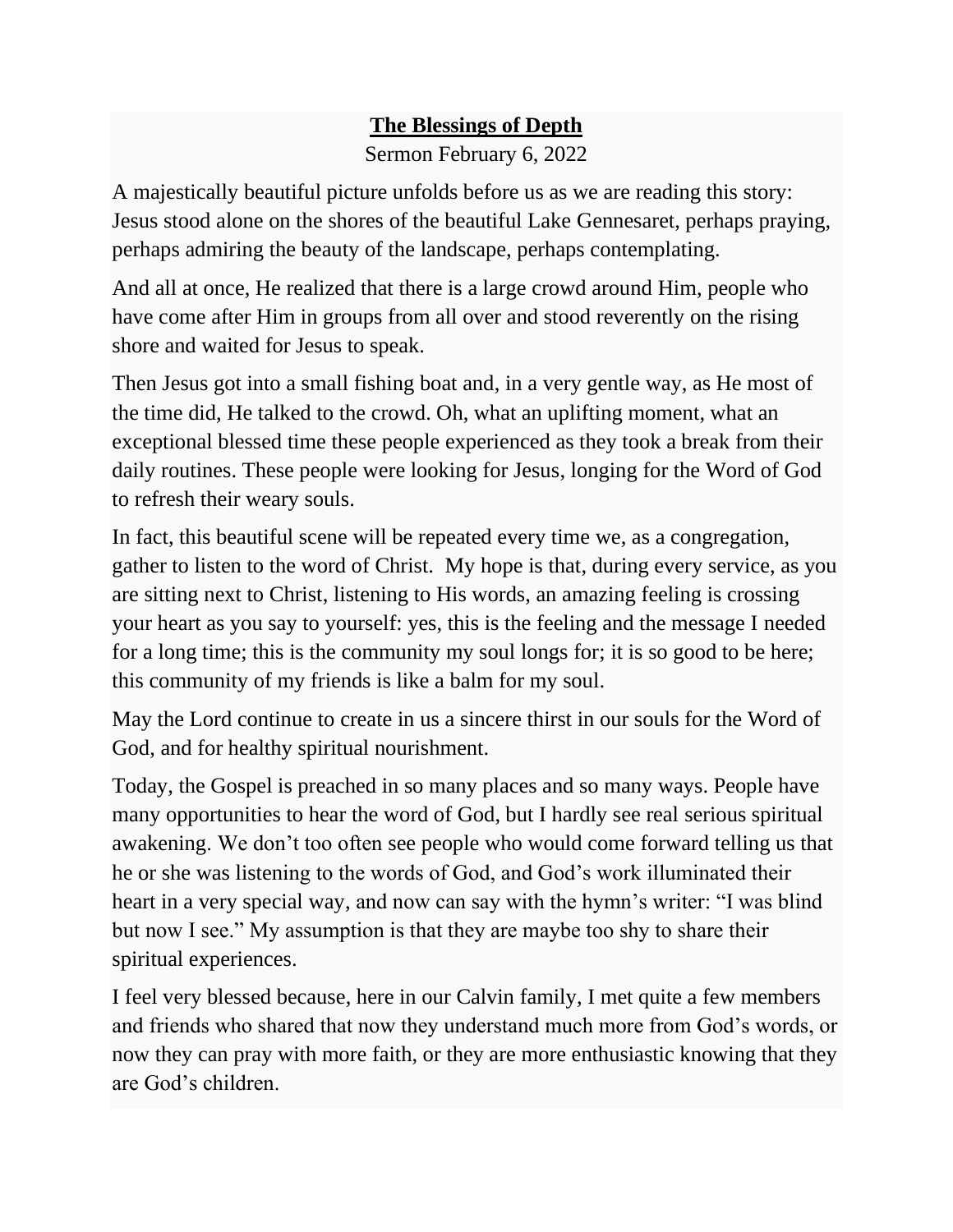## **What could be the reason that just a few people are converted these days?**

Also, what is the reason that just a few people are coming into a living relationship with Christ Jesus? What is the reason that people cannot make another big step from being religious to being a believer and a witness of Christ?

What is happening to us really during a service?

We are coming to the Lord to be blessed, to be spiritually refreshed, to be healed, to relax, to rejoice in God's majesty and grace. And as we leave the service, our souls start to disengage and disintegrate. Our hearts cool down again and they begin to harden again, as many other influences start to impact us. The challenges take away from us the joy we received from Christ, and we are back where we were. This reality shows that it is a great blessing to sit down in groups at the feet of Christ and listen to His speech, but it is not enough. Christ has many more blessings in store for us.

The crowd on the shore just listened to Jesus and then left. However, Peter and those who stayed in a boat with Jesus experienced the power of Christ in a very tangible way, and almost collapsed under the blessing of God.

For it came to pass, that, as Jesus was commanded, they cast in their net, and caught an unprecedented amount of fish. Their net broke, and they had to ask for help, and called the other boat to help take away the abundant blessing of God.

Here is what Jesus wants for everyone: that your life should be a life rich in blessings.

Such was the life of the Apostle Paul, rich in God, of which Timothy writes, saying, *"And the grace of our Lord was exceedingly abundant with faith and love which is in Christ Jesus."* (1 Timothy 1:14) Beyond expectation, above reason, God is flooding His children with His goodness, His love, and all His blessings. Not only does God want you to experience the miracle of hearing your prayers once in a while, but each time you pray, you have great wealth in the experience of God hearing your prayers. God wants not only that guilt and repentance be consumed because of the many good intentions that have failed, but also that your life be filled with triumphs over sin, that you yourself may be rich in the experience of Christ, who triumphs over sin. God wants you to not only rarely experience His helping hand reach into your life, but also to fill your life with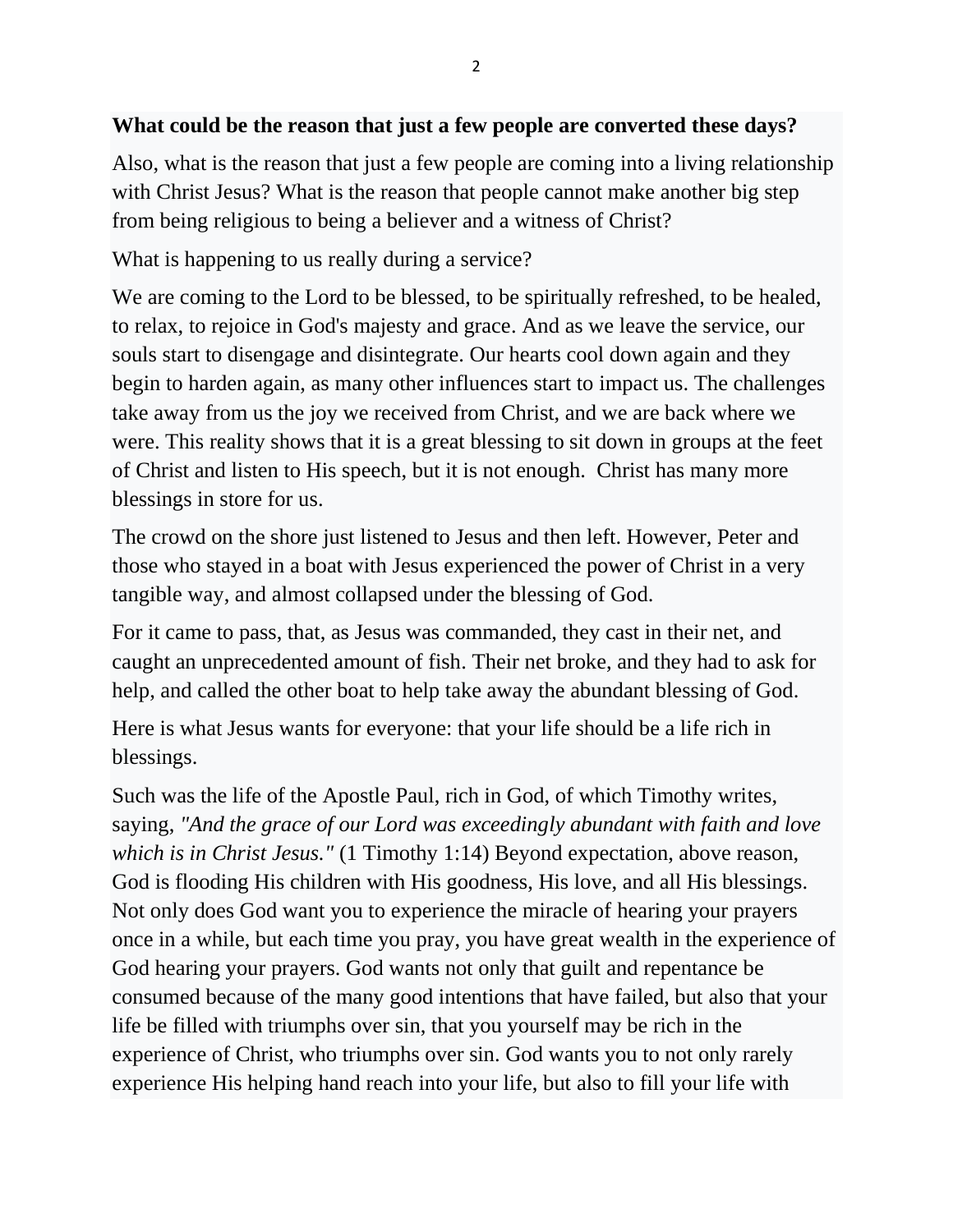miracles and solutions that testify of God's power and love. God wants to fill your life with evidence of His grace, love, precious experiences of faith, almost ruining the abundance of His blessing so that you cannot stand alone but call on others for help. We usually turn to someone else for help when we are weak, fallen, miserable - but abundance also has a state where we can no longer stand alone, we can no longer fit in it, we are already torn under our web: we have to share it with others. Have you had such an experience, brothers and sisters, such a vast experience of God's blessing that you felt it didn't fit in you, it filled your soul to get out of you, you had to tell others, you had to share it with other people? Well, that's how God wants to bless you again every day. He wants to put your hand full of His wealth.

Have you ever experienced this abundant richness of God's grace? It is quite different: it is much more than just sitting at the feet of Jesus, delighting in His science, being engulfed in His sublime teachings and words with a thirsty soul. It means that I experience the truth of all that Christ speaks, I live all that He says, I truly receive, and I abound in all that He promises. Therefore, stand not only on the shore of the kingdom of God, my brothers and sisters, and not only listen from there to the beautiful speech, but paddle deep with Jesus into the deep waters of our Christian reformed faith, and then you will experience the true riches of the divine power of Christ!

Jesus said to Peter, "Paddle down."

And now Jesus says to you, "Come also to the deep." Has anyone ever experienced the difference between getting to know a person superficially or thoroughly? It often happens that a person who seems worthless and meaningless at first sight is more and more loved and valued after several encounters. You can also make an acquaintance with Jesus. In fact, all knowledge of Christ begins this way — but it is a great problem if one remains just an acquaintance, and never wants to know Him better. Preaching or evangelization can do no more than introduce a person to Jesus. If someone then wants to go further than the introduction, they have to paddle deep themselves.

If there are awakened souls here, if there are those here who have been touched by the call of Christ, to them it is commanded in particular: Paddle down. To fill your life with the blessings God has provided, you need to paddle deep. Take out your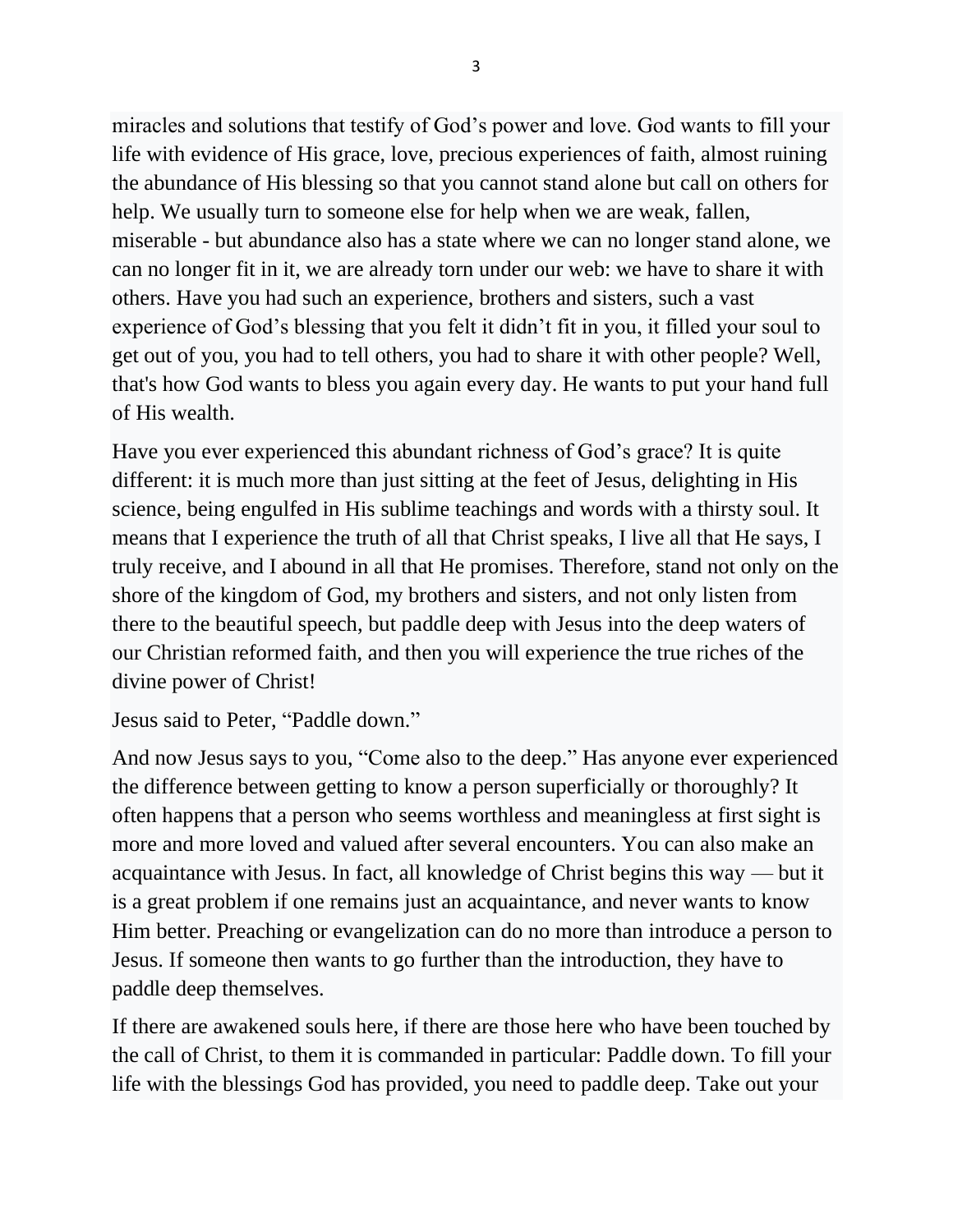Bible daily and study it, but not as superficially and hastily as you may have done so far, but paddle deep, dig deep into it, read it yourself, immerse yourself! Many people read the Bible, but it is of no use because it is hasty: reading the Bible is like an external religious ritual for them that they go through every day. Well, every time you open your Bible, the encouragement of Jesus should ring in your ear: paddle deep! The Word may say nothing on the first reading, but on the third or fifth or sixth reading the riches of God will be opened, and God will reward the effort with a result we would not have dared to hope for.

Prayer is always associated with the study of the Scriptures. In the Bible, God speaks to you; in prayer, you answer Him. Here, too, let the same slogan lead that we spoke of earlier: every time we put our hands together in prayer, the encouragement of Jesus rings in our ears: paddle deep! Immerse yourself in prayer the way Jesus did, who often watched in prayer all night long. Examine, brothers and sisters, your own prayer life. Have you penetrated enough into the depths of the possibilities of prayer, or is your prayer still as shallow in one place as it used to be?

Jesus says to Peter, "Paddle down into the deep, and cast out your net." This is as if to say the blessing of God that surpasses all your hopes awaits you, but first you paddle deep. There you will find the blessing.

But we want to reach out for God's blessings first, without really rowing deep. Why are we so spiritually anemic? Why do we not know the great beauties of God's kingdom? Why is the richness of God's grace unknown to us? Because our Bible-reading and prayer life is terribly superficial. Yet, my brothers and sisters, the greatest blessing in the world does not make up for the rich blessings of the minutes and hours that God spends in the face of man. As Jesus said: secretly, closing your door, locking yourself in your inner room, immersing yourself in prayer and Bible study, rowing deep and throwing nets into the catch: these are the times when one can receive the most blessings from God. This cannot be replaced by Bible study, worship, or evangelism — not to the church, but to the individual, the commandment goes to you and me: paddle deep! If you do not to have the blessings of evangelization or worship erased from your life after a while, brothers and sisters, accept Jesus' command and paddle deep! Awakening, conversion is just the beginning: move on, in the kingdom of God!